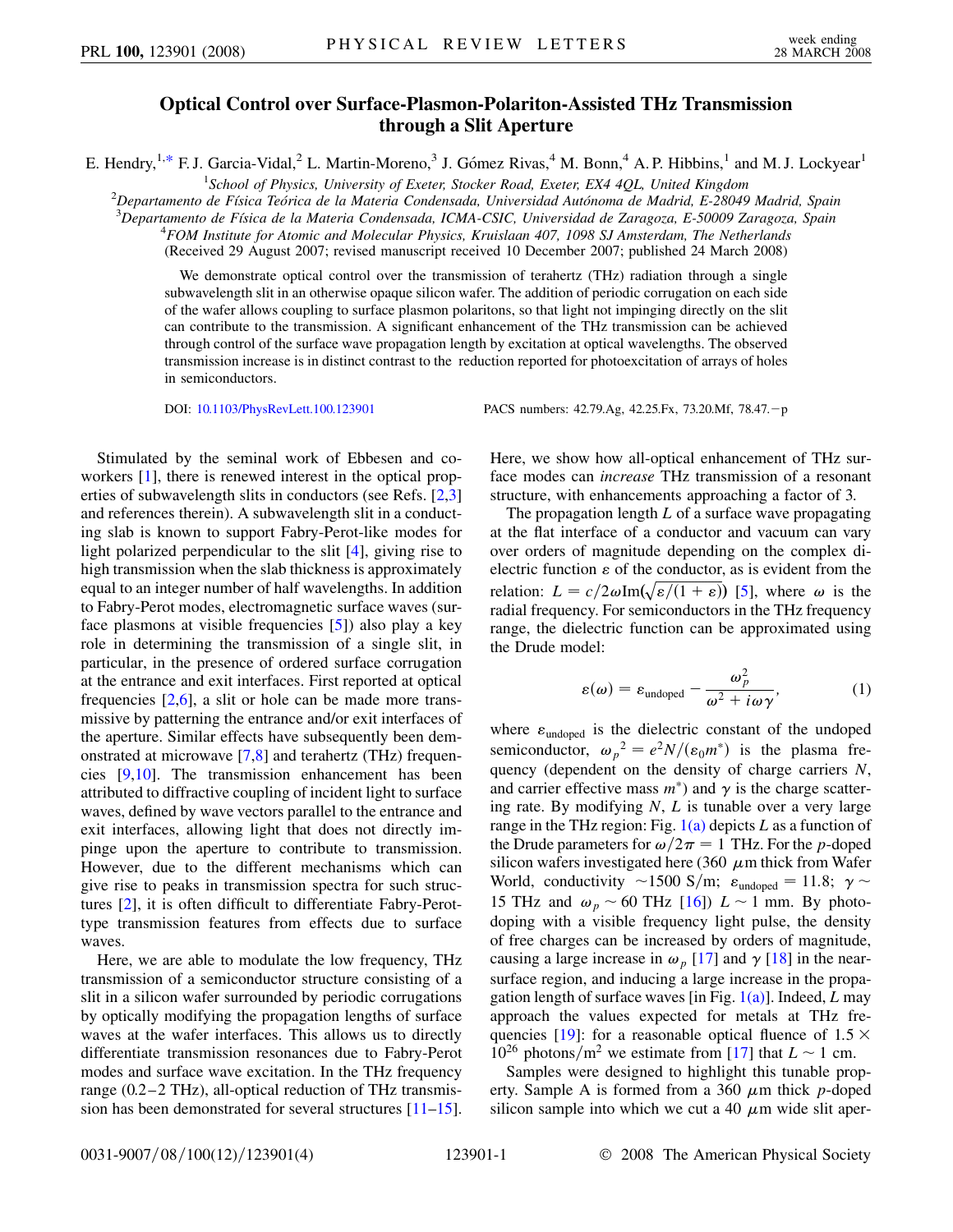

<span id="page-1-0"></span>FIG. 1. (a) Propagation length (in m) of a 1 THz surface mode on a flat silicon interface, as a function of plasma frequency and scattering rate. On photoexcitation we can approach propagation lengths of metals [\[22\]](#page-3-18). (b) Illustration of sample B.

ture using a diamond edged wafer saw. Sample B is identical to sample A with the addition of grooves of 40  $\mu$ m width and 60  $\mu$ m depth, spaced by 500  $\mu$ m, on both entrance and exit sides of the slit [see Fig.  $1(b)$ ]. Grooves allow for diffractive coupling to surface waves, similar to the concentric grooved ''bullseye'' structure reported previously [\[6\]](#page-3-6). The groove dimensions were optimized using analytical modeling [\[2\]](#page-3-2). We note that the surface wave propagation lengths for sample B are expected to be shorter than shown in Fig.  $1(a)$  due to scattering by the grooves.

We measure the zero order THz transmission [[13](#page-3-17)] of the samples with a  $\sim$  5 mm diameter beam polarized perpendicular to the slit. The broadband THz pulses are essentially single cycles of the electric field of about 1 ps duration—see inset of Fig.  $2(a)$ . By Fourier transforming the time domain waveforms measured with and without sample  $[E(t)]$  and  $E_0(t)$ , respectively] the intensity transmission spectrum,  $|E(\omega)|^2/|E_0(\omega)|^2$ , is readily calculated. The structures are photoexcited using 150 fs, 800 nm laser pulses to generate free carriers in the near-surface region [\[17\]](#page-3-14). The transmission changes were measured at a delay between excitation and THz probe pulses of 10 ps, to allow

<span id="page-1-2"></span>

<span id="page-1-1"></span>FIG. 2 (color online). (a) Transmission of sample A for various 800 nm photoexcitation intensities of the front and back interfaces. The thin gray curve shows the scaled spectrum of the reference THz pulse. (b) Transmission of sample B (grooved sample). Dotted and dashed vertical lines denote Fabry-Perot and surface resonances, respectively. Insets: Time domain field transmission with [red (or gray) dashed] and without (black full) visible frequency excitation. In the inset of the upper panel, the scaled time domain reference pulse is offset for comparison. In the inset of the lower panel, the arrows mark the sequential contributions from diffraction from the 1st, 2nd, 3rd, 4th, and 5th pairs of grooves subsequent from the slit aperture in sample B.

for carrier cooling without loosing carriers due to diffusion or recombination [\[13,](#page-3-17)[18\]](#page-3-15). The back and front interfaces of the structure can be photoexcited independently or simultaneously with separate laser pulses, modulating the propagation length of surface modes on either or both interfaces.

With no grooves (sample A), the transmitted THz pulse in the time domain contains a recurrence 3 ps after the main pulse [see inset of Fig.  $2(a)$ ] due to reflection within the slit cavity. The transmission spectrum reveals weak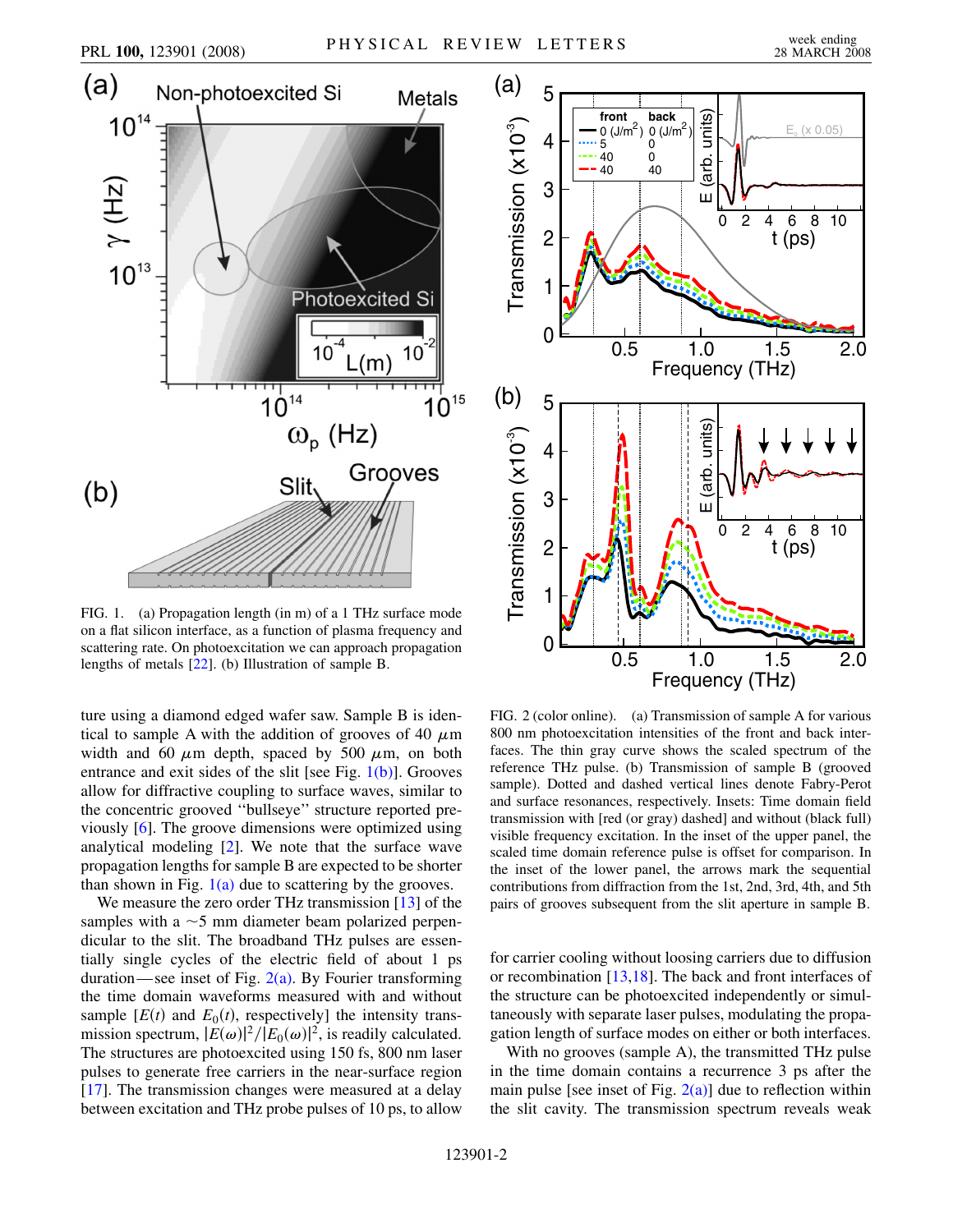resonances due to this Fabry-Perot like reflection at  $\sim 0.3$ , 0.6, and 0.85 THz [vertical lines in Fig.  $2(a)$ ]. These modes are broad and significantly redshifted from the resonant frequencies expected for a highly conductive metal due to the finite slit width [\[4](#page-3-4)] and losses in the poorly conducting silicon [[20\]](#page-3-19). Upon photoexcitation of both the front and back interfaces, a small increase in the transmission is observed, attributed to photoinduced variations in the coupling between the incident radiation and Fabry-Perot modes inside the slit.

For the grooved sample (sample B), in the time domain we observe ringing after the main pulse with a period defined by the groove period [arrows in inset of Fig.  $2(b)$ ]. These sequential recurrences originate from THz light scattered by grooves increasingly far from the slit; the delay is caused by the time it takes for the scattered waves to propagate along the surface towards the slit [[10\]](#page-3-10). In the transmission spectrum [black solid line in Fig.  $2(b)$ ] the Fabry-Perot modes are still visible, while two new features emerge at  $\sim 0.45$  THz and  $\sim 0.9$  THz (vertical dashed lines). Photoexcitation results in a strong enhancement and slight blueshift of these new features.

We attribute the  $\sim 0.45$  and  $\sim 0.9$  THz peaks to scattering from the grooves on the incident face of the sample, allowing THz light that does not directly impinge upon the slit to contribute to transmission. At these frequencies, the groove separation is approximately one and two wavelengths, respectively, so that surface waves on this interface will constructively interfere at the slit entrance. On photoexcitation, longer propagation lengths of surface waves are realized and more light is scattered into the slit, leading to an enhancement of the transmission. Moreover, the scattering losses of the surface waves themselves are diminished on photoexcitation owing to the reduced evanescent decay length of the electric field into the silicon [\[21\]](#page-3-20). The apparent increase in transmission upon photoexciting the *back* interface can be understood by noting that, although a grating on the output side cannot ''pull'' more light through an aperture  $[2,9]$  $[2,9]$  $[2,9]$  $[2,9]$  $[2,9]$ , it can result in an increased directionality ("beaming") of the exiting light [[6\]](#page-3-6). Hence, photoexciting the back interface of sample B results in the directing of THz light towards our detector.

To confirm the assignment of the transmission features at  $\sim$  0.45 and  $\sim$  0.9 THz, we have carried out finite element method modeling (HFSS, Ansoft) assuming a dielectric function for our silicon from Eq. ([1\)](#page-0-0) with  $\gamma \sim 15$  THz and  $\omega_p \sim 60$  THz [\[16\]](#page-3-13). We approximate the photoexcited surfaces of sample B as perfect conductors (i.e., with infinite conductivity): for the largest experimental excitation fluences,  $\omega_p$  at the surface approaches 10<sup>15</sup> Hz [\[17\]](#page-3-14), comparable to that for metals [\[22\]](#page-3-18). Note that, in both model and experiment, the region inside the slit remains unexcited. The modeled zero order transmission spectra before (black solid line) and after [red (or gray) dashed line] photoexcitation are plotted in Fig.  $3(b)$ , and compared to

<span id="page-2-1"></span>

<span id="page-2-0"></span>FIG. 3 (color online). (a) Measured transmission spectra as presented in Fig.  $2(b)$ . Black and gray arrows indicate the features attributed to the excitation of surface modes and Fabry-Perot reflection, respectively. (b) Modeled transmission spectra for sample B (black line) and the same sample assuming perfectly conducting interfaces at the entrance and exit sides of the slit [red (or gray) dashed line]. The dotted blue (or dark gray) line shows transmission predicted by the analytical model in Ref. [\[2](#page-3-2)]. (c) The modeled time-averaged field magnitudes for the peak resonant frequencies (1, 2) in (a), assuming a plain propagating THz wave incident from the top. The doped silicon is shown in black, while the white regions in the lower panel indicate photoexcited (perfectly conducting) surfaces.

the experimental data in Fig.  $3(a)$ . The spectra in Fig.  $3(b)$ show the five features observed in the experimental data (indicated by arrows in Fig. [3\)](#page-2-1), resulting from: (1) the excitation of surface modes  $(\sim 0.45$  and  $\sim 0.9$  THz), and (2) Fabry-Perot resonances within the slit  $(\sim 0.3, 0.6, \text{ and})$ 0.85 THz). Note that the peaks at  $\sim$ 0.85 and  $\sim$ 0.9 THz in the measured data are not well resolved due to limited spectral resolution  $(\sim 0.1 \text{ THz})$ . The slight blueshift of resonant frequencies on photoexcitation is also reproduced. There is also a small blueshift for the modeled peaks with respect to measurement, suggesting that the model underestimates losses due to absorption and inhomogeneity in the sample. Nevertheless, despite some significant approximations (e.g., in assuming Drude model and perfect metal dielectric functions), the overall agreement with experiment is good, and the enhancement of the 0.45 THz feature on photoexcitation is particularly well reproduced. In Fig.  $3(b)$  we also compare our finite element modeling to that from the analytical model described in